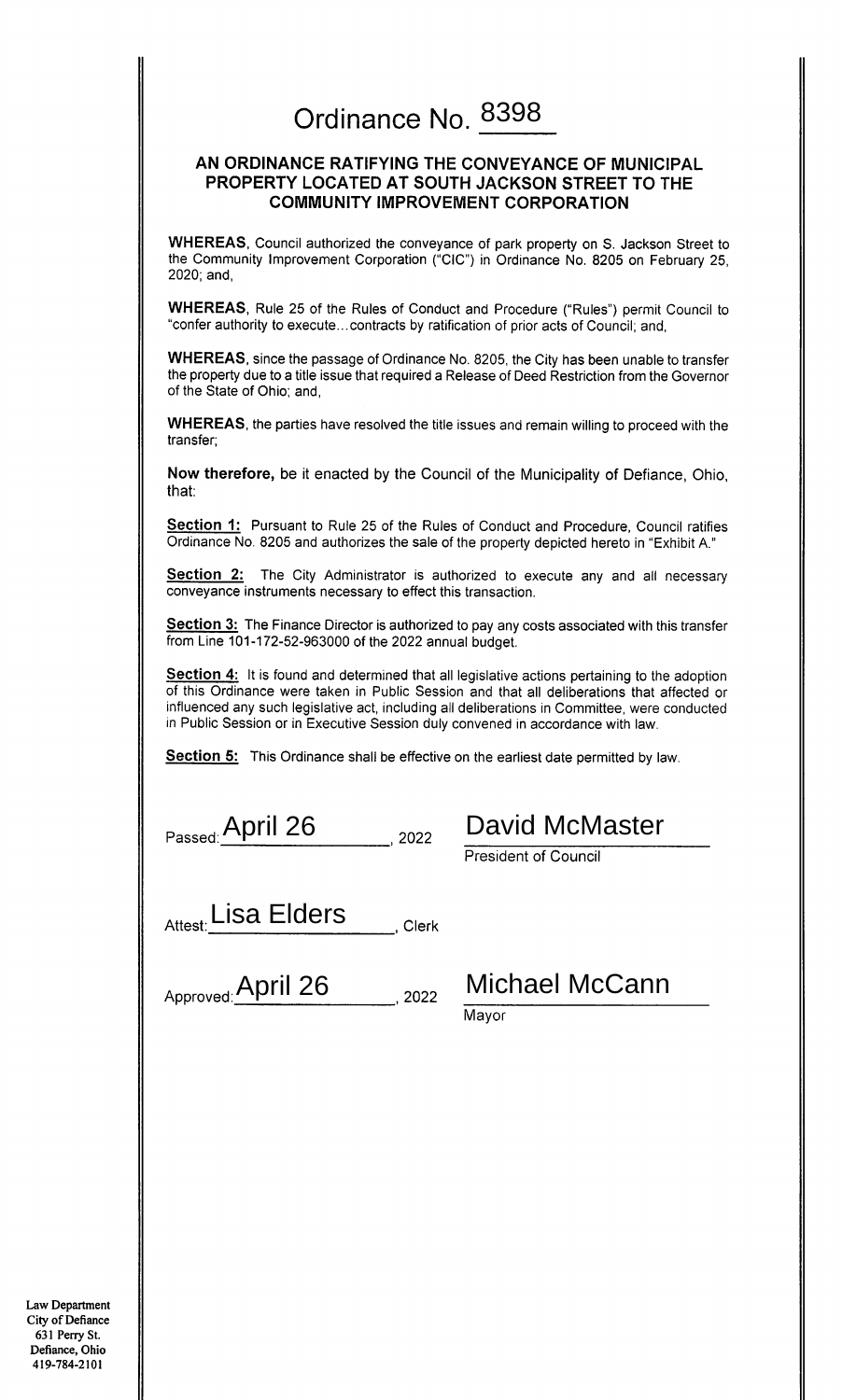### **ORDINANCE NO. 8399**

### AN ORDINANCE AUTHORIZING ENTRY INTO A CROSSING AGREEMENT WITH THE MICHIGAN SOUTHERN RAILROAD COMPANY AND DECLARING AN EMERGENCY

WHEREAS, the existing waterline adjacent to West High Street from Clinton Street to Harding Street requires total replacement; and,

WHEREAS, the City plans to resurface West High Street from the Clinton Street intersection to the western municipal boundary as part of the project; and,

WHEREAS, the planned waterline replacement and street resurfacing requires the crossing of a railroad owned by Michigan Southern Railroad Co. ("the Railroad"); and,

WHEREAS, the City and Railroad have negotiated an agreement that would give the City rights to establish the waterline crossing for \$25,000.00 payable one-time up front; and,

**WHEREAS, Council finds that entry into these agreements will enhance the Connectivity** Pillar of the Defiance Community Strategic Plan by providing reliable water service to residents and businesses along the West High Street corridor;

Now therefore, be it enacted by the Council of the Municipality of Defiance. Ohio. that:

**Section 1:** The City Administrator is directed to execute a crossing agreement with the Railroad at the cost of \$25,000.00 for the waterline crossing according to the agreement on file in the office of the Law Director.

**Section 2:** The Finance Director is authorized to pay the above-referenced contract prices from Section 1 from appropriated funds allocated by expenditure from Line 591-538-52-980880 of the 2022 annual budget.

**Section 3:** It is found and determined that all legislative actions pertaining to the adoption of this Ordinance were taken in Public Session and that all deliberations that affected or influenced any such legislative act, including all deliberations in Committee, were conducted in Public Session or in Executive Session duly convened in accordance with law.

Section 4: This Ordinance is declared to be an emergency measure necessary to preserve the health, safety, or welfare of the community for the reason that immediate entry into this crossing agreement is a necessary step towards completing the desired waterline<br>replacement project. As such, this Ordinance shall be effective immediately upon passage by an affirmative vote of not less than five (5) Members of Council and approval of the Mayor.

Passed: April 26 (2022)

 $\overline{7}$ Votes in Favor of Adoption: Votes Opposed to Adoption: 0

| David McMaster              |
|-----------------------------|
| <b>President of Council</b> |

Attest: Lisa Elders \_\_\_\_\_\_\_, Clerk

Approved: April 26 (2022)

Michael McCann

Mayor

Law Department City of Defiance 631 Perry St. Defiance, Ohio 419-784-2101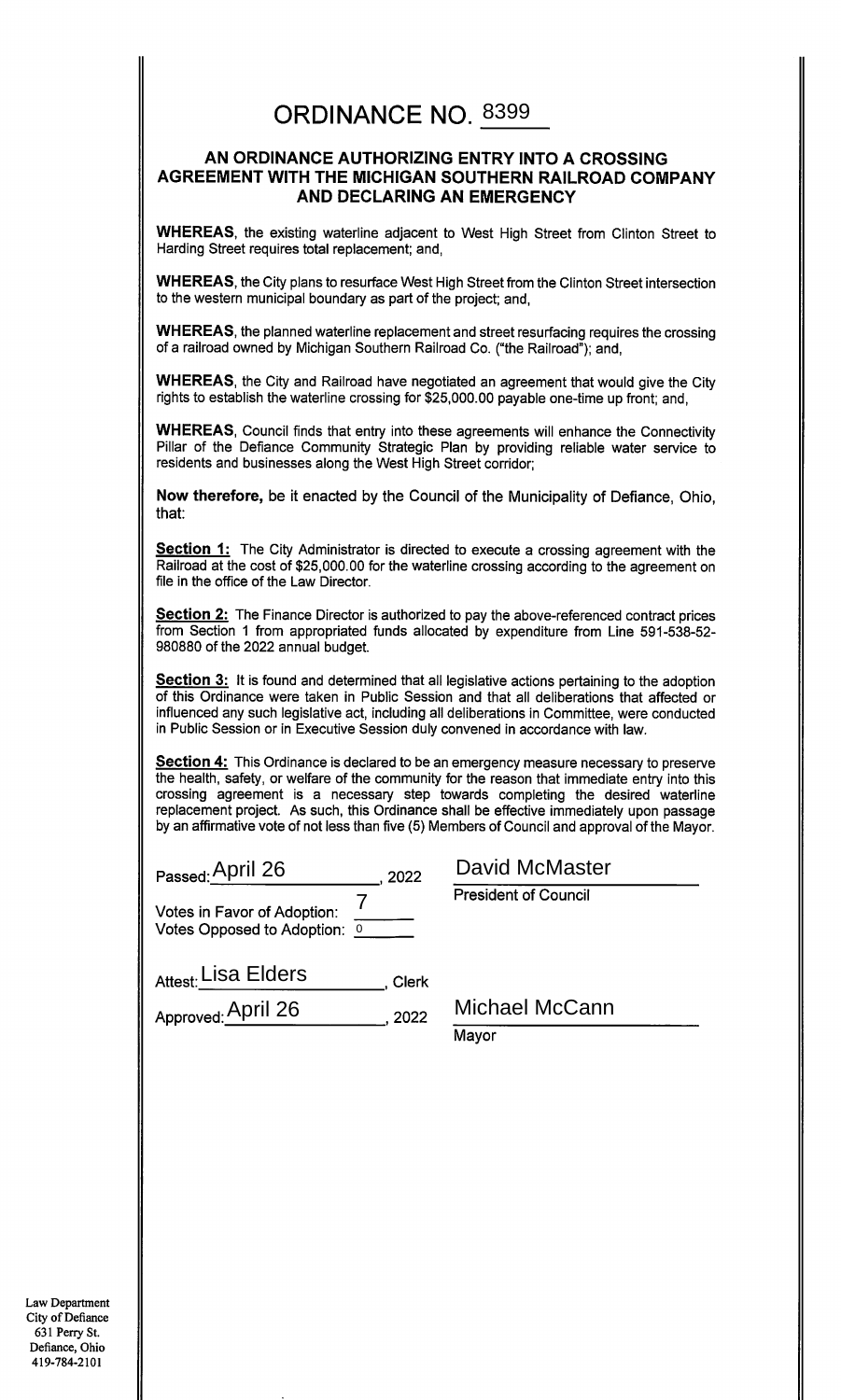# Ordinance No. 8400

### AN ORDINANCE AUTHORIZING THE CONTINUED ENGAGEMENT OF LOUIS L. MCMAHON, ESQ. AS SPECIAL COUNSEL FOR **ENVIRONMENTAL COMPLIANCE**

WHEREAS, the City is in negotiations with the Ohio Environmental Protection Agency ("OEPA") and the Ohio Attorney General ("OAG") to devise a new Integrated Watershed Improvement Plan ("IWIP") for water quality that would reprioritize wastewater and storm water separation projects and incorporate green infrastructure in a process called integrated planning; and,

WHEREAS, proper representation of the City in negotiations with the OEPA, and in judicial enforcement proceedings brought by the OAG, requires an attorney with specialized training, experience, and understanding of the pertinent law and regulations; and,

WHEREAS, Council authorized the retention of Louis L. McMahon, Esq. of McMahon DeGulis Ilp in Ordinance No. 8135 on June 4, 2019 and Mr. McMahon demonstrated a high level of competence in negotiating with OEPA on behalf of the City thus far; and,

WHEREAS, the City desires to continue to contract with the law firm of McMahon DeGulis lip for the next phase of developing a new IWIP with the OEPA; and,

WHEREAS, Council finds that this engagement supports the guiding principal of Vitality in the Defiance Community Strategic Plan by developing a long-term, sustainable plan to improve water quality and avoid costly penalties;

Now therefore, be it enacted by the Council of the Municipality of Defiance, Ohio, that:

Section 1: In accordance with Codified Ordinance §§151.02 and 151.03(e), the City Administrator is directed to execute the engagement contract for legal services with Louis L. McMahon, Esq. of McMahon DeGulis IIp now on file in the office of the Law Director according to the proposed fees with a deposit not to exceed \$30,000.00 absent further legislation.

Section 2: The Finance Director is authorized to pay the billable hour costs incurred in accordance with the agreement authorized by Section 1 from Line 589-540-52-973004 of the 2022 annual budget.

Section 3: It is found and determined that all legislative actions pertaining to the adoption of this Ordinance were taken in Public Session and that all deliberations that affected or influenced any such legislative act, including all deliberations in Committee, were conducted in Public Session or in Executive Session duly convened in accordance with law.

**Section 4:** This Ordinance shall be effective on the earliest date permitted by law.

| Passed: April 26 | . 2022 |
|------------------|--------|
|------------------|--------|

David McMaster

**President of Council** 

| Attest: Lisa Elders | Clerk |
|---------------------|-------|
|---------------------|-------|

Approved: April 26  $.2022$  Michael McCann

Mayor

**Law Department** City of Defiance 631 Perry St. Defiance, Ohio 419-784-2101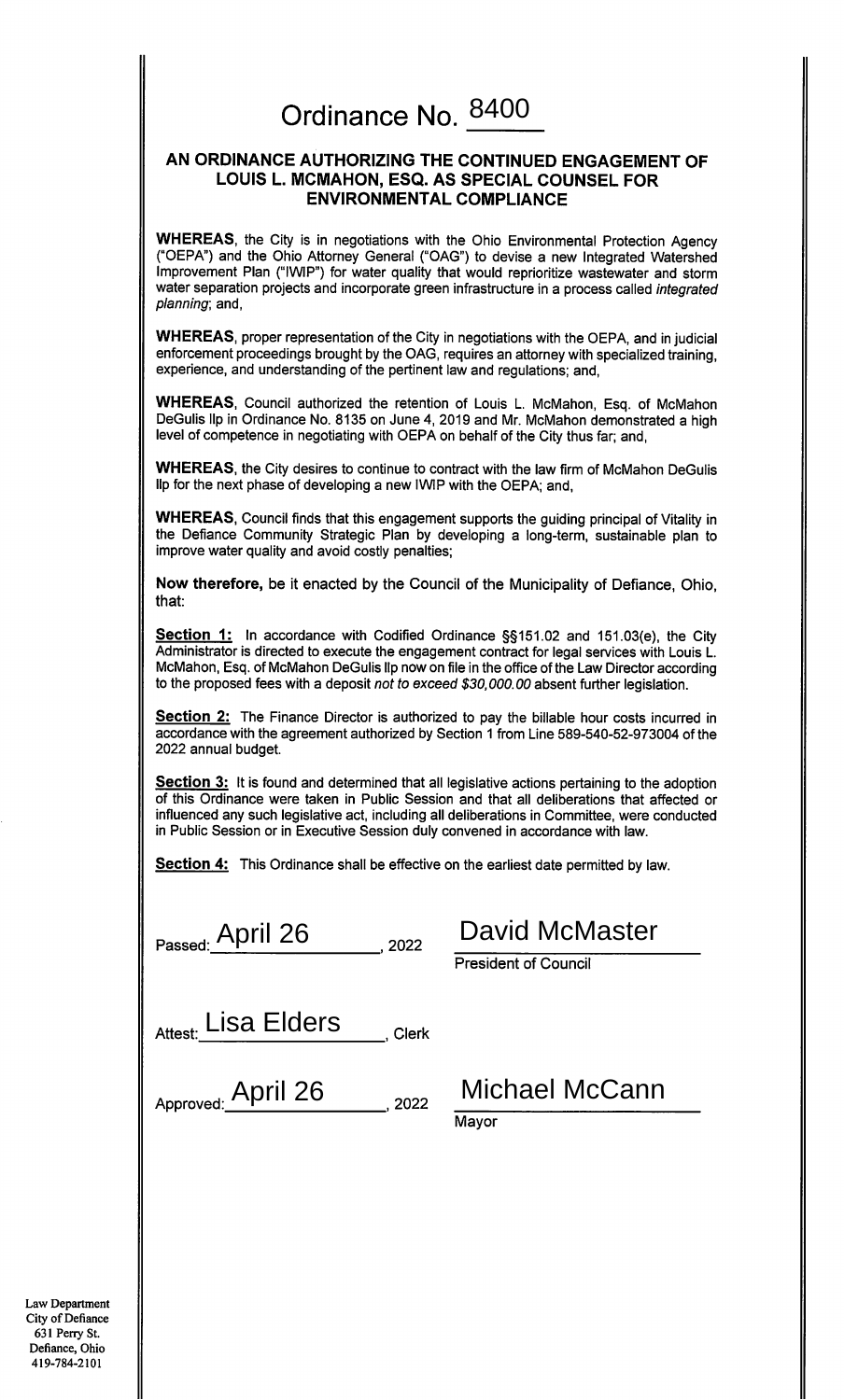### **AN ORDINANCE AMENDING SECTION 147.16 OF THE CODIFIED ORDINANCES AND DECLARING AN EMERGENCY**

**WHEREAS,** Codified Ordinance 147.20 requires Council to annually review the compensation of non-bargaining personnel; and,

**WHEREAS,** Charter Section 2.12(4) authorizes Council to fix the number of employees in the various departments of the City and fix the rate of their compensation; and,

**WHEREAS,** Council finds that the salary ranges established by §147.16 of the Codified Ordinances have not been adjusted for inflation or to reflect changes in the prevailing wages being paid for like kind work since 2017; and,

**WHEREAS,** Council finds that, over time, disparities can arise that call for the adjustment of compensation for various individual positions and/or classifications;

**Now, therefore,** be it enacted by the Council of the Municipality of Defiance, Ohio, that:

**Section 1.** Effective May 1, 2022, §147.16 is amended to provide (deleted text stricken, newly added text in *italics*):

#### **147.16 SALARY RANGES FOR NONBARGAINING POSITIONS.**

Each employee appointed to a nonbargaining position in the service of the City that has been assigned a pay classification by the Civil Service Commission shall be paid a salary that is equal to or more than the minimum and equal to or less than the maximum salary herein provided:

| Pay Class | Minimum                                        | 25th%                                        | 50th%         | Maximum           |  |
|-----------|------------------------------------------------|----------------------------------------------|---------------|-------------------|--|
| Α         | 62,863                                         | 70,721                                       | 78,578        | 94,295            |  |
|           | 69,149                                         | 77,793                                       | 86,435        | 103,725           |  |
| B         | 60,005                                         | 67,506                                       | 75,005        | 90,006            |  |
|           | 66,006                                         | 74,257                                       | 82,506        | 99,007            |  |
| C         | 58,290                                         | 65,576                                       | 72,863        | 87,436            |  |
|           | 64,119                                         | 72,134                                       | 80,149        | 96,180            |  |
| D         | 55,433                                         | 62,361                                       | 69,291        | 83,149            |  |
|           | 60,976                                         | 68,597                                       | 76,220        | 91,464            |  |
| E         | 51,981                                         | 58,479                                       | 64,978        | <del>77,973</del> |  |
|           | 57,179                                         | 64,327                                       | 71,475        | 85,770            |  |
| F         | 48,004                                         | 54,004                                       | 60,005        | 72,006            |  |
|           | 52,804                                         | 59,404                                       | 66,006        | 79,207            |  |
| G         | 44,461                                         | 50,020                                       | 55,579        | 66,694            |  |
|           | 48,907                                         | 55,022                                       | 61,137        | 73,363            |  |
| Η         | 41,146                                         | 46,289                                       | 51,433        | 63,598            |  |
|           | 45,261                                         | 50,918                                       | 56,576        | 69,957            |  |
| ı         | 39,431                                         | 44,360                                       | <u>49,290</u> | 59.146            |  |
|           | 43,374                                         | 48,796                                       | 54,219        | 65,061            |  |
| J         | 32,446                                         | 36,503                                       | 40,558        | 48,670            |  |
|           | 35,691                                         | 40,153                                       | 44,613        | 53,537            |  |
| K         | 31,433                                         | <del>35,361</del>                            | 39,316        | 47,148            |  |
|           | 34,576                                         | 38,897                                       | 43,248        | 51,862            |  |
| L         | 30,288                                         | 34,075                                       | 37,863        | 45,433            |  |
|           | For pay purposes only, see current AFSCME Wage |                                              |               |                   |  |
|           |                                                | Scale, Range 4 and relevant language on Step |               |                   |  |
|           | lncreases.                                     |                                              |               |                   |  |
| М         | 24,916                                         | 28,030                                       | 31,146        | 37,375            |  |

**Section 2.** This Ordinance is declared to be an emergency measure necessary to preserve the health, safety or welfare of the community for the reason that wages authorized by this Ordinance will become due and payable in less than 30 days. As such, this Ordinance shall